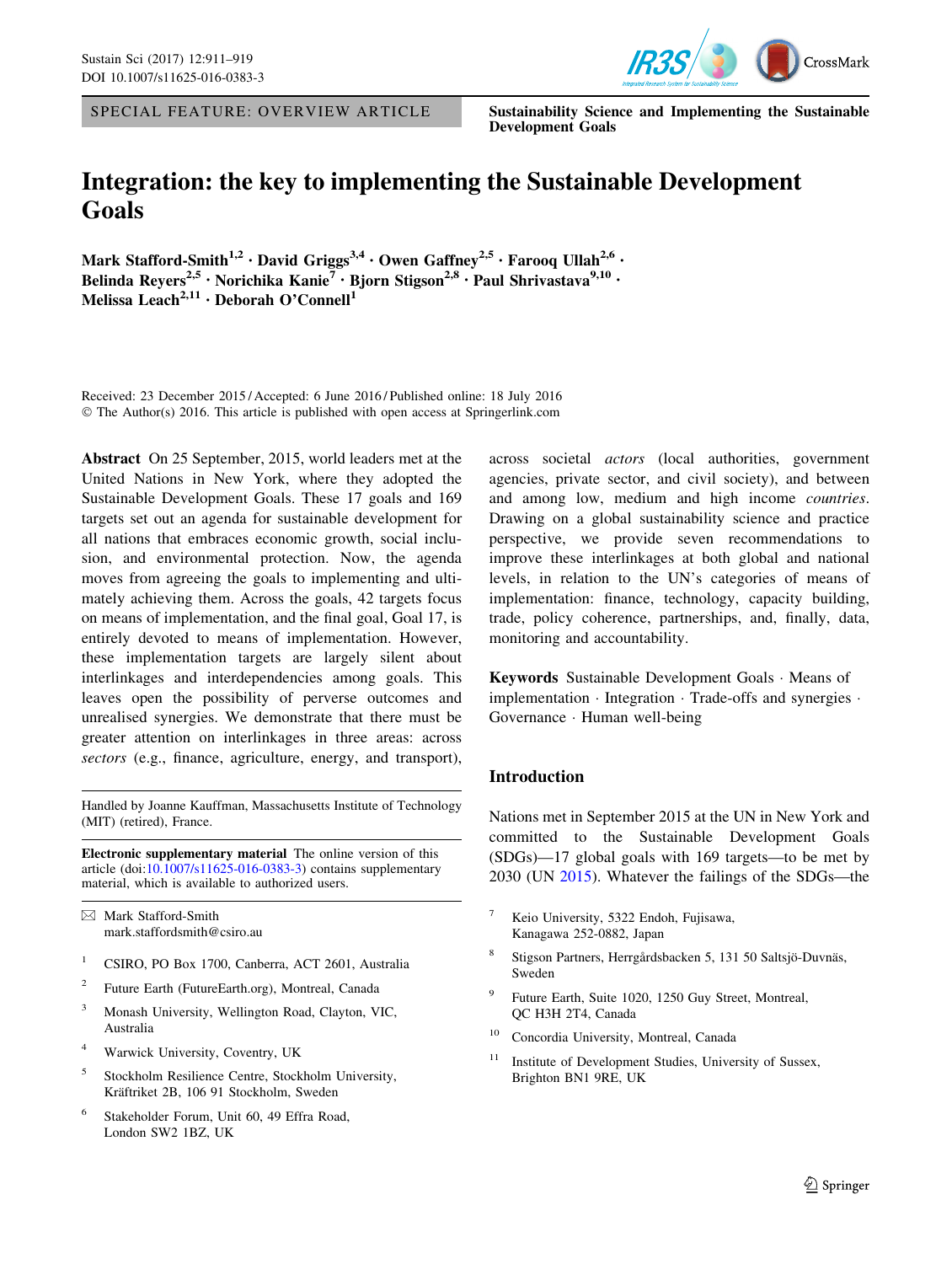Lancet rather harshly described them as "fairy tales, dressed in the bureaucratese of intergovernmental narcissism, adorned with the robes of multilateral paralysis, and poisoned by the acid of nation-state failure'' (Horton [2015\)](#page-8-0)—getting universal agreement on a defined set of goals and targets for global sustainability and human development is a remarkable achievement. However, these universal goals, the result of what the UN has described as the largest consultation in its history, will amount to little unless governments, and many non-government actors mobilize effectively to ensure that they are actually implemented.

As a framework, the SDGs extend the previous Millennium Development Goals (MDGs) in many ways, but particularly by seeking to profoundly link the social, economical, and environmental aspects of goals. This in turn implies linking across time—ensuring that the short-term achievement of improved human well-being does not occur at the cost of undermining well-being in the long term by damaging the underpinning social and environmental capital on which our global life support system depends. How is this to be assured?

Across the 16 substantive goals, 42 targets focus on "means of implementation", albeit somewhat unevenly (Tables [1](#page-2-0), S1), and the final goal (17) is entirely devoted to these. Spreading implementation targets throughout the goals encourages systemic implementation. However, is this enough? We suggest not. The implementation targets are largely silent about interlinkages and interdependencies among goals, regardless of their ambition to be ''universal, indivisible, and interlinked'' (clause 71). This leaves open the possibility of perverse outcomes, where achieving human development in the short term may undermine the capacity of the global life support system (Griggs et al. [2013\)](#page-8-0) to support these advances in human well-being in the long term; or, indeed, where environmental interventions undermine the rights and well-being of certain social groups (Leach [2015](#page-8-0)). For example, promoting increased consumption to alleviate poverty may lead to the failure of other goals, such as the sustainable management of water. Uncoordinated action may create internal conflicts, such as subsidies for both renewable and non-renewable fuel sources, or missed synergies, for example, where appropriately targeted investment in renewable energy reduces emissions, but it could also reduce pollution, improve human health, and increase equality.

We suggest that there must be greater attention on these interlinkages in three areas:

- across sectors (e.g., finance, agriculture, energy, technology, and transport);
- across societal *actors* (local authorities, government agencies, private sector, and civil society); and

• between and among low, medium, and high income countries.

Here, we draw on the global sustainability science and practice perspective represented by Future  $Earth<sup>1</sup>$  to provide seven recommendations to improve these interlinkages, related to the UN's seven categories of means of implementation in SDG 17: finance, technology, capacity building, policy coherence, partnerships, and, finally, data, monitoring and accountability. In practice, much implementation will occur at national and local levels, so we conclude by suggesting how these seven issues might be supported at that level.

# Finance: link across sectors and countries through incentives for the long-term investment in early stage market development in lower income countries, particularly for products and services that support sustainable development

If the SDGs are to succeed, they must promote an inclusive approach to growth, and mobilize innovative sources of financing while phasing out investment in unsustainable activities in all countries. In general, these aims can be promoted by approaches such as Aviva Investors' Six Sustainable Financing Tests (Aviva Investors, Stakeholder Forum [2015\)](#page-7-0). However, businesses from high income countries still mostly avoid investment in building the business capacity of lower income countries, even where these are politically stable. Incentivising such long-term private investment from high income countries towards lower income countries requires pools of ''patient capital''—capital investment that measures returns not on a quarterly or annual basis, but rather over decades and more, mandated for lower income nations.

For example, AgDevCo is a UK-based non-profit organization that invests patient capital into early stage agribusinesses in Africa [\(http://www.agdevco.com/](http://www.agdevco.com/)). It currently invests a pool of \$100 million through locally managed subsidiaries in five countries in sub-Saharan Africa (Mozambique, Ghana, Zambia, Malawi, and Tanzania). Its projects reduce rural poverty directly and indirectly by raising agricultural productivity and incomes and creating employment opportunities for rural communities. Similar links between countries and among actors need to be promoted to create businesses focused on locally appropriate products and services for sustainable development, with potential for export. This requires incentives (e.g., tax breaks) or regulatory changes (e.g., to create ''B-

<sup>1</sup> <http://www.FutureEarth.org>.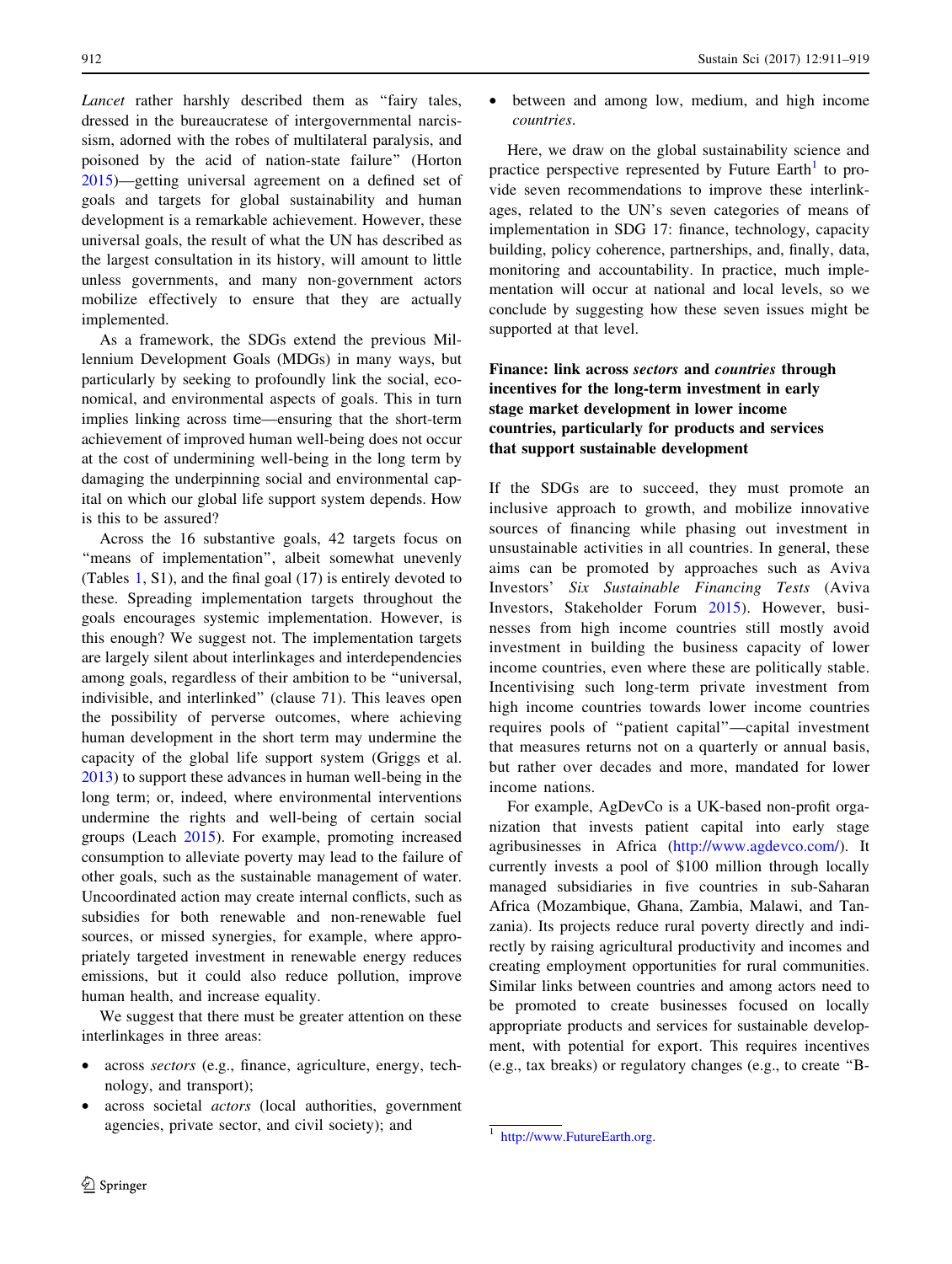<span id="page-2-0"></span>Table 1 Count of "means of implementation'' listed under each substantive goal (1–16) in the seven categories defined by SDG 17 (see Table S1 for categorisation as assessed by authors; abbreviations follow the section titles in the main text following)

| $\mathrm{SDG}\#$ | Finance        | Technology     | Capacity       | Trade          | "Systemic issues" |                |                |
|------------------|----------------|----------------|----------------|----------------|-------------------|----------------|----------------|
|                  |                |                |                |                | Policy            | Partnerships   | Data, etc.     |
|                  | $\mathbf{1}$   |                |                |                | $\mathbf{1}$      |                |                |
| 2                | 1              |                |                | $\overline{2}$ |                   |                |                |
| 3                | 1              | $\mathbf{1}$   | $\sqrt{2}$     | $\mathbf{1}$   | $\mathbf{1}$      |                |                |
| $\overline{4}$   | $\overline{c}$ |                | $\mathfrak{Z}$ |                |                   | 1              |                |
| 5                |                | 1              |                |                | $\overline{2}$    |                |                |
| 6                |                | 1              | $\sqrt{2}$     |                |                   |                |                |
| 7                |                | 2              |                |                |                   | 1              |                |
| 8                | $\mathbf{1}$   |                |                | $\,1$          | $\mathbf{1}$      | 1              |                |
| 9                | 1              | $\mathfrak{Z}$ |                |                | 1                 |                |                |
| $10\,$           | $\overline{c}$ |                |                | $\mathbf{1}$   | 1                 |                |                |
| $11\,$           | $\mathbf{1}$   | 1              |                |                | $\overline{c}$    | $\mathbf{1}$   |                |
| 12               |                | 1              | $\mathbf{1}$   |                | $\mathbf{1}$      |                | $\mathbf{1}$   |
| 13               | $\mathbf{1}$   |                | $\mathbf{1}$   |                |                   |                |                |
| 14               |                | $\mathbf{1}$   | 1              | $\mathbf{1}$   | 1                 |                |                |
| 15               | $\sqrt{2}$     |                |                |                | 1                 | $\mathbf{1}$   |                |
| 16               |                |                | $\mathbf{1}$   |                | $\overline{c}$    |                |                |
| Total            | 13             | 11             | $11\,$         | 6              | $14\,$            | 5              | $\mathbf{1}$   |
| 17               | 5              | 3              | 1              | $\mathfrak{Z}$ | $\overline{3}$    | $\overline{c}$ | $\overline{c}$ |

Corporations'—[http://www.bcorporation.net\)](http://www.bcorporation.net) in developed countries.

# Technology: link across actors and countries by promoting an integrated global innovation system for sustainable development knowledge and for technology exchanges based on environmental, economic, and cultural affinities

In the SDGs, the technology narrative is mainly framed around transferring technologies from 'developed' to 'less developed' nations. However, these may be inappropriate and in some cases delay the creation of an equitable local economy, or suppress opportunities for lower income countries to leapfrog western development pathways that have been found wanting (e.g., Berkhout et al. [2010](#page-7-0)). Timor Leste is a case in point—it experienced major deterioration and destruction of its energy infrastructure in the period leading up to independence in 1999, so that the new government naturally prioritised getting power to its citizens. However, a recent joint report with the World Bank (Ministry of Finance and World Bank [2015](#page-8-0)) concludes that the initial decisions to invest in fossil fuel-based power stations significantly delayed access to power for many citizens, and simple changes in tariff regimes would enable greater equity and efficiency in access, as well as lower emissions. Timor Leste has many opportunities for renewable power supplies, including small-scale distributed hydropower, wind, and solar systems that may not only deliver the needed energy but also enhance self-reliance, spread risk, and allow the diffusion of locally appropriate technologies. The country has a renewables strategy and could usefully access the experience of middle and high income countries with similar environments.

More broadly, implementing the SDGs will require an agile and integrated global innovation system, consciously connecting regions across the globe, linking actors in research and society, and facilitating co-production and transfer of locally appropriate knowledge and technology. An emerging example is Brazil's strategy for south–south technology and knowledge transfer, described by The *Economist* in 2010 as a 'global model in waiting'<sup>2</sup> based around climatic, cultural, and linguistic ties to Africa and Brazil's world-leading technical expertise in agricultural research. The opportunity is to develop a much stronger focus on facilitating the development of sustainable development friendly technologies and processes in lower income nations, with the support of higher income nations that have most environmental and cultural affinities that might also then be a trading target for these innovations. This must occur through co-design processes—that is, ensuring that all relevant stakeholders are involved in lower and higher income countries and their business sectors, in all the stages of the activities.

<sup>&</sup>lt;sup>2</sup> <http://www.economist.com/node/16592455> ("Speak softly and carry a blank cheque'', 15 July 2010).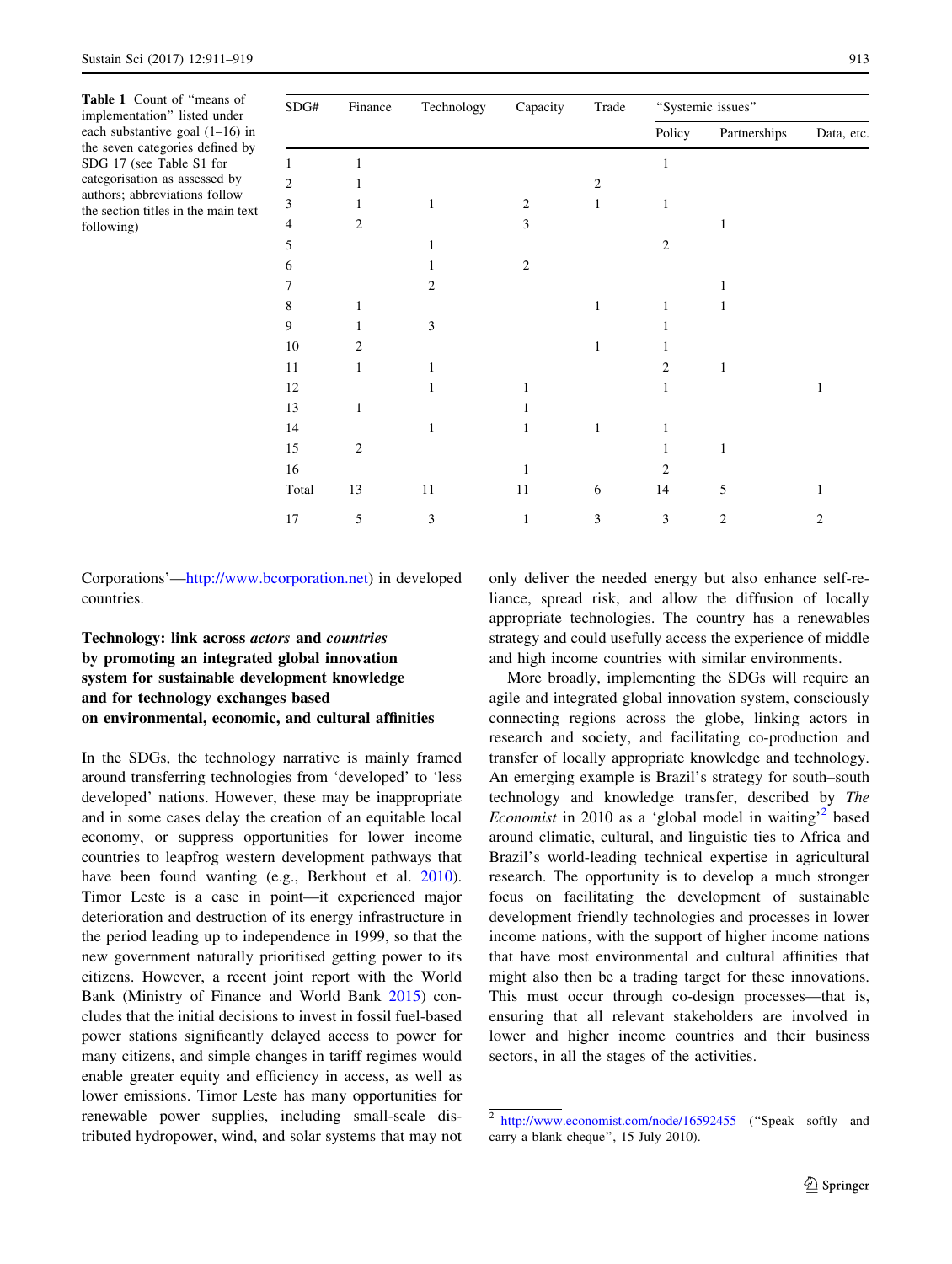## Capacity building: links across sectors promoted through ensuring that new technologies are used to train all sectors of society in systems approaches to global sustainability

The goal of capacity building is to provide the long-term foundation for transformation. While this is often location specific, at a fundamental level, it will require all sectors in all countries to acquire new skillsets and toolkits for sustainability; this is generally noted in target  $4.7<sup>3</sup>$  but specifically requires training and education in systems approaches to solutions, transdisciplinary initiatives, and co-design. The world needs, as the STEPS Centre puts it (Leach et al. [2012](#page-8-0)), a new generation and category of sustainability professionals who can broker between global, national, and local issues, between research and use, and between biophysical and social aspects of sustainability; notably, this need is as acute in higher as in lower income countries. At present, university teaching tends to drive towards specialisation, whereas all universities should integrate systems thinking and global sustainability into all undergraduate courses. More postgraduate courses in global sustainability are also needed, such as the 2-year Global Masters in Development Practice managed by Columbia University, which is designed as an alternative to an MBA and is now offered at more than 22 universities in 16 countries on 6 continents (<http://mdpglobal.org/faq>).

However, the world is on the cusp of a revolution that will see complete global internet coverage within a decade, well within the lifetime of the SDGs. There is no longer any need to rely on retrofitting inadequate institutions for this training, as suitably motivated people will be able to access training on their mobile devices: massive open online courses (MOOCs) related to sustainability and planetary boundaries are already available from the World Bank and the Sustainable Development Solutions Network, enrolling tens of thousands of people. This development avoids costly retrofitting of training institutions and can be mobilized to reset the world views of unlimited growth and the myopic focus on GDP often held by political leaders and business executives. This revolution should also be harnessed to support greater cross fertilisation of informal learning about sustainability, for example, through communities of practice, learning by doing, and reflexive learning cultures (O'Connell et al. [2013\)](#page-8-0).

### Trade: linking across countries and sectors by ensuring that trade systems at all levels promote trade in appropriate products and services for sustainable development

Current trade policies, systems, and liberalisation often work against the poor and sustainability, even though when trade systems are designed with sustainable development in mind, they can boost incomes, tackle poverty and inequality, and deliver a lasting impact (Fairtrade Foundation [2015\)](#page-8-0). Delivering the SDG commitment to trade policy coherence demands review and reform of domestic policies with an impact on trade, together with new approaches and accountabilities to ensure that trade agreements—bilateral, regional, and multilateral—work to support poverty alleviation and sustainability goals. This has resulted in calls for integrated initiatives around trade, where trade, food, business, and other areas of policy align to support poverty reduction, human rights, and the environment. For example, Tipping and Wolfe [\(2015](#page-8-0)) outline trade-related elements ranging from improving access to markets for small-scale producers to strengthening the multilateral trading system, and include commitments to reform of perverse subsidies to agriculture, fisheries and fossil fuels, as well as ensuring that regional trade and investment agreements are coherent with sustainable development objectives.

Of course, trade rules and other ways of influencing flows and investments that affect sustainability can vary across a spectrum from formal trade agreements to standards and labels and reporting mechanisms. As an example among the latter, the Carbon Disclosure  $Project<sup>4</sup>$  essentially uses investor decisions in response to different levels of disclosure to drive change and a gradually improving quality of carbon accounting. However, there is a particular opportunity: global markets are increasingly exposed to a 'green race' (e.g., Fankhauser et al. [2013](#page-8-0)) that will favour resource efficient, low polluting products, and services that are ''sustainable development friendly''. National priorities and trade rules should explicitly favour innovation and trade in such products and services that manage the links between sectors. This is increasingly happening for wellknown trade-offs, such as the need for energy efficient technologies that can deliver more energy to consumers whilst reducing greenhouse gas emissions (e.g., Rogelj et al. [2013\)](#page-8-0), which can be explicitly supported by policy instruments such as renewable energy targets without trying to pick specific ''winner'' technologies.

However, there are many opportunities in other interactions lurking among the SDGs, such as water efficiency in industrial processing, nutrient use efficiency in small-

<sup>&</sup>lt;sup>3</sup> Target 4.7: by 2030, ensure that all learners acquire the knowledge and skills needed to promote sustainable development, including, among others, through education for sustainable development and sustainable lifestyles, human rights, gender equality, promotion of a culture of peace and non-violence, global citizenship and appreciation of cultural diversity and of culture's contribution to sustainable development. <sup>4</sup> [https://www.cdp.net/en-US/Pages/HomePage.aspx.](https://www.cdp.net/en-US/Pages/HomePage.aspx)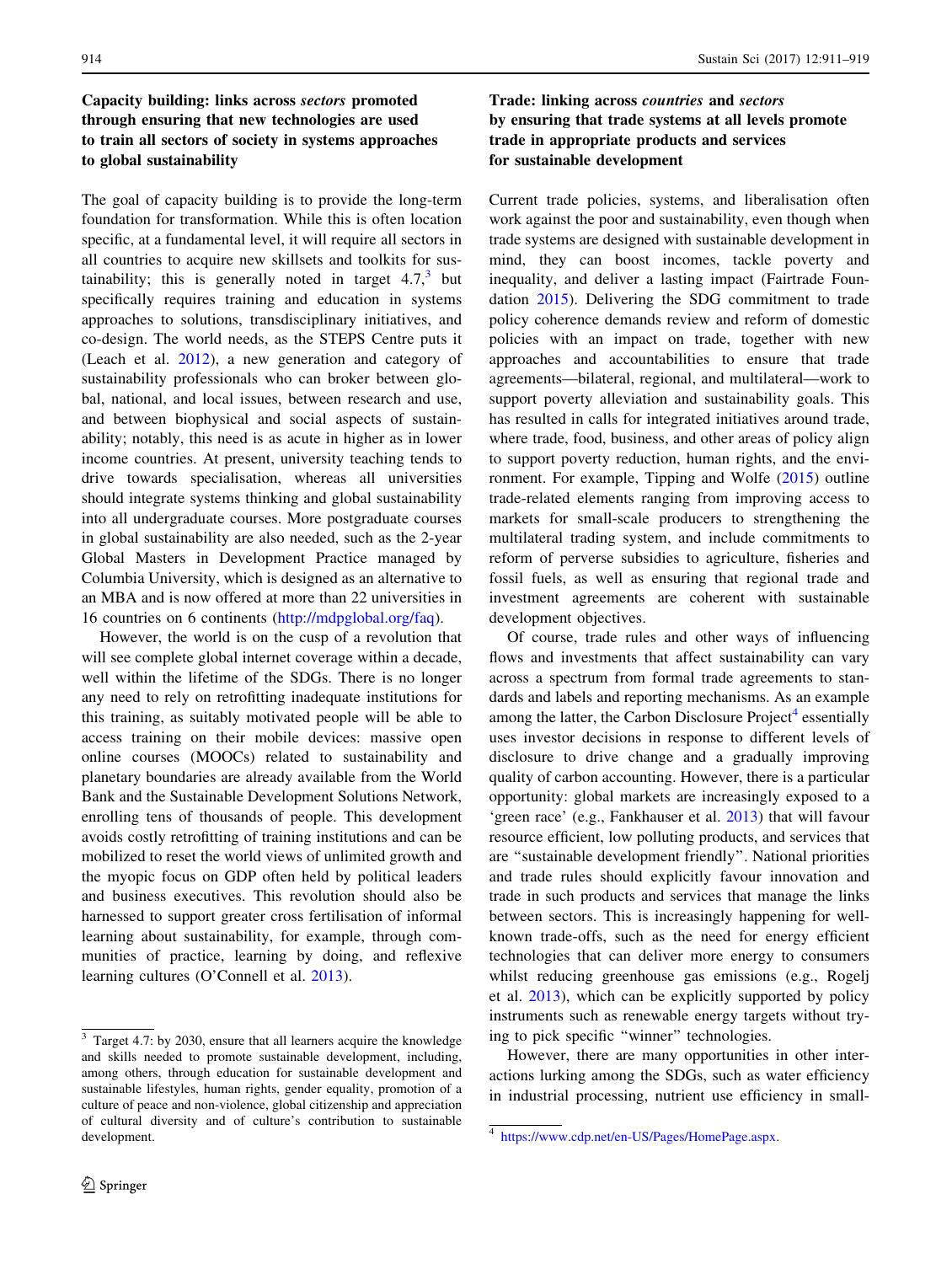scale agriculture, other aspects of the interactions in the food–energy–water nexus, ecosystem-based management opportunities for local livelihoods, and health benefits from reducing air pollution. Griggs et al. [\(2014](#page-8-0)) identify a variety of these points of creative tension, but a systematic analysis is needed, so that these can be promoted (or at least not inhibited) by world trade rules. Trade rules could also be nuanced to promote the entry of lower income countries into new markets around these types of products and services. For example, Equiterre<sup>5</sup> is a Quebec-based fair trade organization that, with the help of citizens, organizations and governments, develops projects in sustainable community-supported agriculture, transportation, and fair trade in coffee. Encouraging third sector organizations committed to fair and sustainable trade can have the dual effect of increasing capacity for such trade, and delivering surveillance over unfair trade practices. This last point is important, as the reality of national and commercial interests in trade negotiations is that fair outcomes do not occur without scrutiny.

# Policy and institutional coherence: link sectors and actors through strong global and national oversight of integrated development plans

A lesson from the MDGs was that individual UN agencies took charge of individual targets and implemented them with limited regard for other (particularly environmental) targets. A significant policy innovation with the SDGs is the creation of the UN's High-Level Political Forum (HLPF), which will meet annually at the ministerial level, and every fourth year at the heads of state level. The HLPF is tasked with ensuring the integration of the three dimensions of sustainable development in a holistic and cross-sectoral manner at all levels. It is meant to have higher authority than similar previous institutions at the UN, to coordinate, secure interlinkages, mobilize resources for implementation, and monitor progress (Bernstein et al. [2014\)](#page-7-0).

At national scales, arguably the scale at which implementation and achievement of the SDGs will be most critical, the SDGs will depend upon alignment and integration between national targets, strategies, and plans for implementation, as well as with national and local delivery programs. This level is thus critical to producing true policy coherence and linkages across sectors. Policy instruments, such as national sustainable development strategies, national development plans, and green economy plans, can work to link across sectors and actors. For example, national sustainable development strategies in Finland, Germany, and Wales have adopted cross-cutting,

integrated approaches (using concepts such as circular economies) to delivering sustainable development (Stake-holder Forum [2015\)](#page-8-0). Similarly, national and local development plans in some countries, such as China and South Africa (Li et al. [2015](#page-8-0)), and aspects of federal planning in the United States (Schaefer et al. [2015](#page-8-0)), are transcending their typical focus on economic development to open up opportunities for cross-sectoral engagement and implementation, linking areas such as water, soil, and extreme events, and biodiversity conservation. Such planning approaches need to become universal.

Even if plans are well integrated, they may be weakly implemented. Integrated implementation can be facilitated by institutions such as National Planning Commissions which bring together public and private actors, as well as civil society and academia, to forge collaborative multisectoral implementation. Appointing a ministry in charge of sustainable development above all other ministries, as has occurred in France and Mongolia, is another way forward; these must have the buy-in of, or influence over, the normally pre-eminent ministries, such as finance. No one actor can secure integrated implementation of the three dimensions of sustainable development; for example, business practice can be more sustainable when working in collaboration with an NGO, scientists, and the public sector (Kanie et al. [2013;](#page-8-0) Reyers et al. [2015](#page-8-0)). In particular, these arrangements need to provide the platform for a joined-up approach in civil society too, which can be as fragmented and siloed as government ministries; they also need to be echoed down to local levels to engage all of society.

# Multi-stakeholder partnerships: link across sectors and actors by encouraging widespread adoption of the SDGs as a legitimate Common Standard package

In UN-speak, 'multi-stakeholder partnerships' are voluntary associations between different actors, such as civil society organizations, the private sector, philanthropic organizations, and international organizations. Increasing emphasis is being placed on these partnerships to participate in developing and implementing policy for sustainable development. However, there is growing evidence that their success in developing and implementing policy hinges on engaging the right set of stakeholders for the issue, as well as sustained funding, and organisational learning (Pattberg and Widerberg [2015](#page-8-0)).

Another key issue identified by Pattberg and Widerberg [\(2015](#page-8-0)) is 'stringent goal setting' across actors. In this regard, the SDGs could drive innovation not only globally, but at many other levels. For example, some business groups in the Global Compact Network in Japan and  $\frac{1}{2}$  <http://www.equiterre.org/>.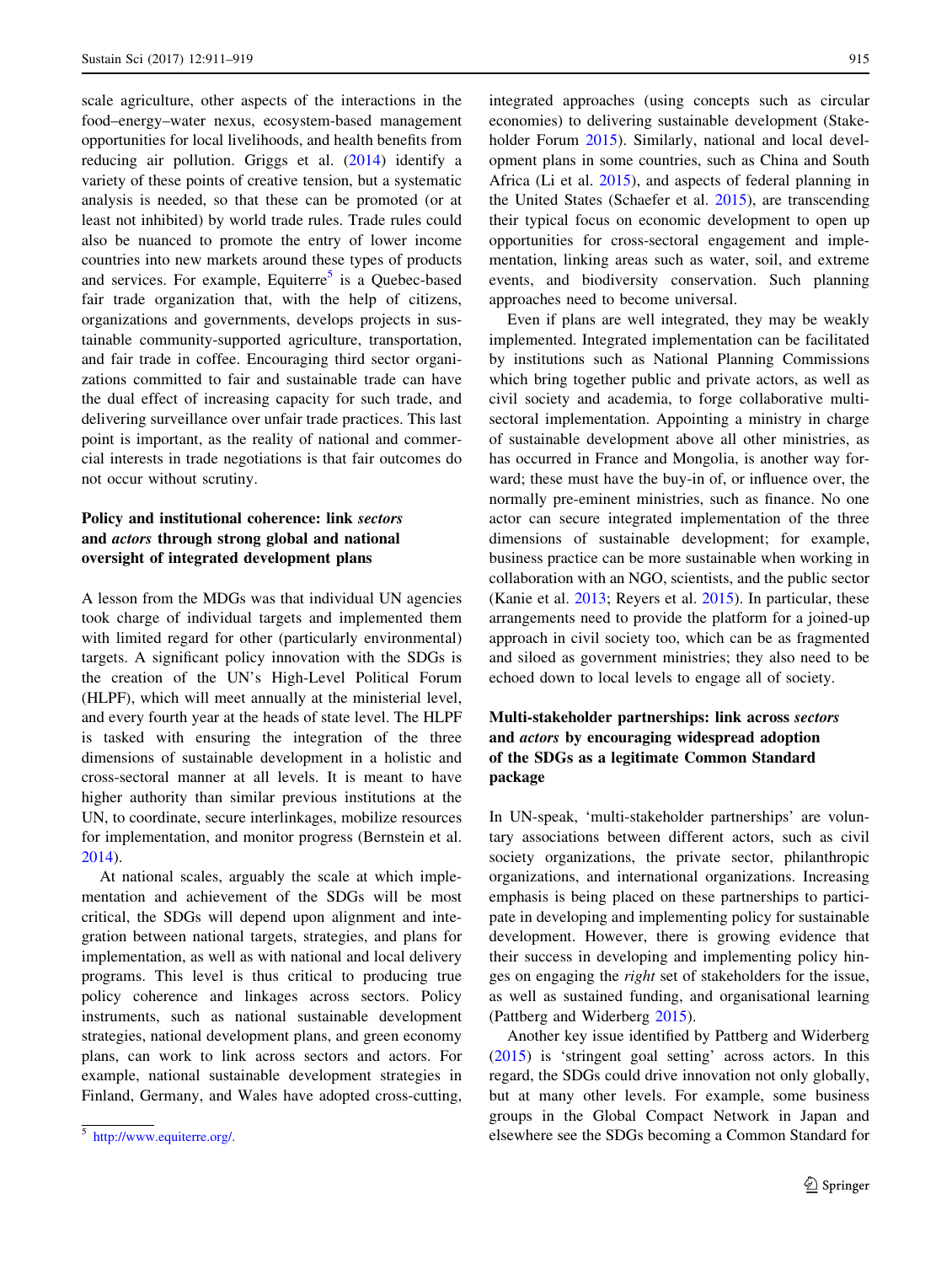corporate social responsibility. The set of goals provides a legitimate Common Standard that could be applied globally and introduced to certification schemes that link the private sector with policy and consumers. In Australia, some local and state governments (e.g., Victorian Government [2015\)](#page-8-0) believe that the SDGs provide a new, coherent framework for reporting on sustainability and human development. This kind of thinking could pave the way towards new forms of public–private partnerships (PPPs) between public and private sectors. However, these approaches will fail unless some priority is given to the integrated nature of the SDGs in these standards and partnerships, so that targets are not cherry picked but are adopted as a package—in particular, that is, so the shortterm benefits for human well-being are not unduly prioritised over the long-term ones.

# Data, monitoring, and accountability: link across countries, sectors, and actors by developing a concise set of fully integrated indicators ('essential sustainable development variables')

A global indicator framework of over 230 indicators was agreed in March  $2016^6$ , which will be challenging to implement and monitor. Yet, our knowledge of complex systems has enabled the distillation of essential variables which capture major dimensions of change in various systems—for example, essential climate variables and essential biodiversity variables (e.g., Bojinski et al. [2014](#page-8-0); Pereira et al. [2013](#page-8-0)), and more recently, the essential dimensions of change relevant to sustainable development, such as planetary boundaries and related frameworks (Leach et al. [2013](#page-8-0); Steffen et al. [2015\)](#page-8-0). These pave the way to identifying a set of ''essential sustainable development variables'' that define a core minimum set of social, environmental and economic measurements for monitoring while at the same time supporting a more integrated set of indicators for tracking and communicating progress. Such an integrated suite of indicators that link across sectors could be adapted and used by multiple actors (e.g., other UN conventions, the Common Standards discussed above), and could be aggregated across scales. However, their development and testing is a significant research undertaking which should be expedited but will not be ready in 2016.

Given significant differences in monitoring resources between countries, developing such a core minimum set of measurements for monitoring will help countries, cities, and the private sector to focus on guaranteeing this minimum data set and collection capacity. Lower income

countries should be supported to collect at least this focused set of essential variables (UN SDSN [2015\)](#page-8-0). This will support the tracking of cross scale, and aggregate, regional and global trends, which should be explored and promulgated through the Global Sustainable Development Report—the annual reporting mechanism to the HLPF. These would also be critical variables to encompass in modelling which will be crucial to assess whether progress is adding up to global sustainability and human well-being, to learn about how to do sustainable development and to foresight sustainable futures to backcast potential development pathways (e.g., proposed World in 2050 project<sup>7</sup>). This is an urgent task for the research community, such as that represented by Future Earth, $\frac{8}{3}$  in conjunction with actors across sectors and countries.

#### Implementing the means of implementation

The world is moving into a new era of global governance for development and the environment, built more on trust and shared values, and on objectives, and less on legally binding frameworks. Research indicates that public commitments, either at an individual level, or national level, can drive change (Biermann and Pattberg [2008](#page-7-0); Victor et al. [1998\)](#page-8-0). However, on this scale, questions remain about how successful this can be, particularly given the influence of multinational corporations and global financial markets.

Therefore, globally, the means of implementation need themselves to be implemented in an integrated way. The foregoing sections identify aspects of integration in each means, but the whole set also need to be implemented in a coordinated way (Fig. [1](#page-6-0)), so that, for example, the reduced set of essential variables that might be defined under the data means of implementation, then flow through to help define the set of Standards under the partnerships means, and these in turn frame the priorities for incentives in the trade means. The agenda needs not only to pay attention to implementing the substantive goals (SDGs 1–16) in integrated ways, but also to ensuring that the means of implementation in Goal 17 and the other goals are themselves an integrated undertaking. How this can be achieved in a coordinated way is clearly a challenging question of global governance, in which the HLPF needs to address.

In practice though, each country has responsibility and sovereignty for its own development and the implementation of the SDGs, within an enabling international economic and governance environment. All member states are

<sup>6</sup> [http://unstats.un.org/sdgs/files/report/2016/secretary-general-sdg](http://unstats.un.org/sdgs/files/report/2016/secretary-general-sdg-report-2016--EN.pdf)[report-2016–EN.pdf](http://unstats.un.org/sdgs/files/report/2016/secretary-general-sdg-report-2016--EN.pdf).

<sup>7</sup> [http://unsdsn.org/blog/news/2015/03/13/the-world-in-2050-path](http://unsdsn.org/blog/news/2015/03/13/the-world-in-2050-pathways-towards-a-sustainable-future/) [ways-towards-a-sustainable-future/.](http://unsdsn.org/blog/news/2015/03/13/the-world-in-2050-pathways-towards-a-sustainable-future/)

<sup>8</sup> <http://www.FutureEarth.org>.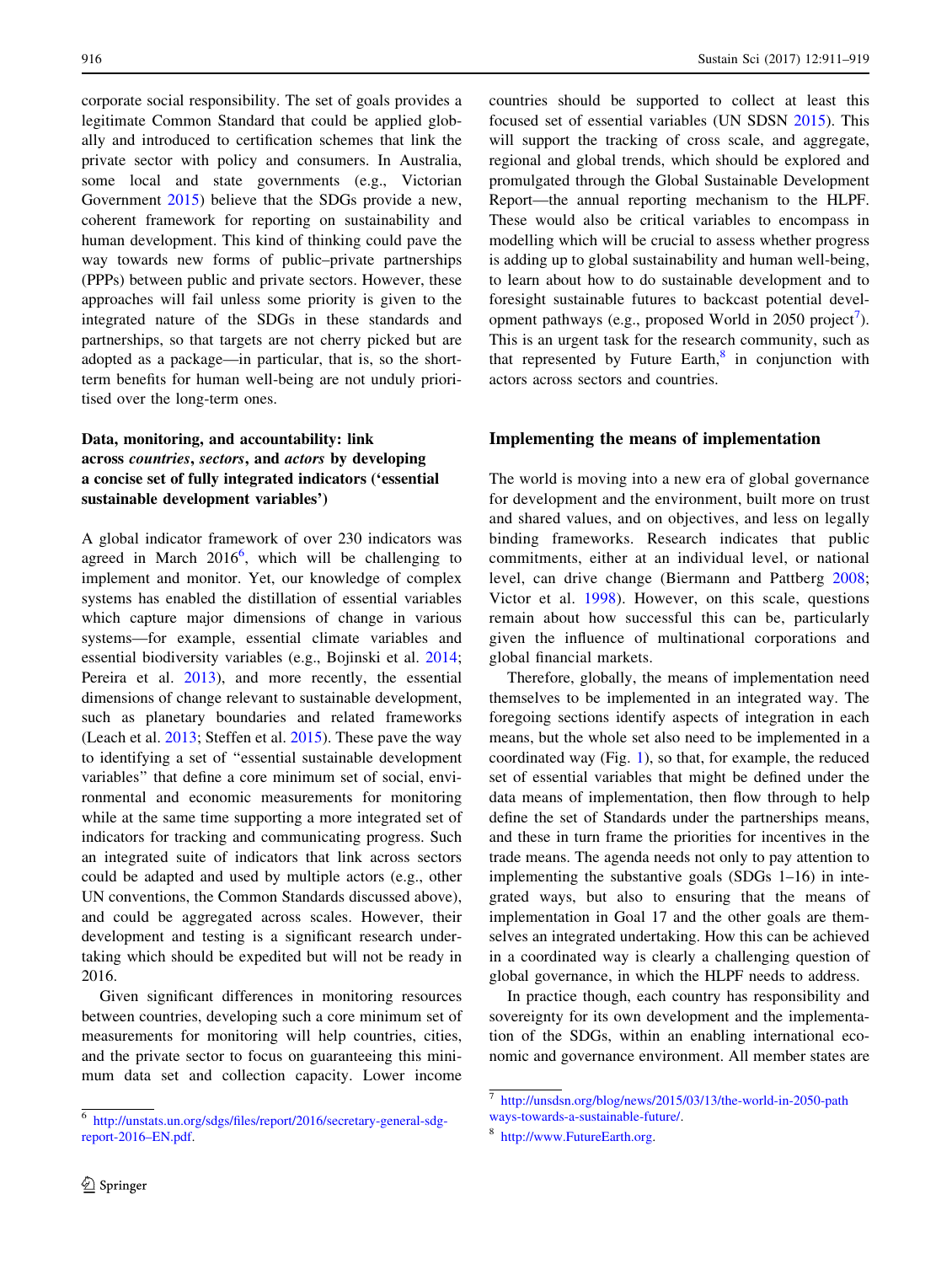<span id="page-6-0"></span>

Fig. 1 The seven categories of means of implementation in Goal 17 need to form a virtuous system, where all of them address integration issues in a coherent and self-reinforcing manner [for example, the essential variables would be applied through the Common Standards package which can then identify areas in which trade should be

encouraged to develop ''ambitious national responses'' (UN [2015](#page-8-0)), but little guidance is provided as to how nations could keep an eye on integration whilst doing so. In the absence of this, there is a high risk that nations will 'cherry-pick' the goals that align with their priorities or their data collection systems, and fail to address the others that are awkward; in particular, environmental goals and targets may continue to be largely ignored or put in the toohard basket. Instead, it is essential that nations recognise that acting well is in their own self-interest: that short term gains in their national human well-being could be readily undermined in the long term if this trade-off is not reconciled at national and global levels. The following specific seven actions, based on the foregoing discussion and universally implemented by nations within their own spheres of influence, would help to stimulate the integrated approach that sustainable development requires, in particular promoting effective linkages among sectors, actors, and countries, and across time frames.

- Legislative and regulatory incentives for 'patient' capital, particularly to be invested in lower income countries
- A partnership approach between lower and higher income countries to co-produce knowledge, technologies, and processes for sustainability, bearing in mind that no country is truly 'developed' in terms of sustainable development.
- Commitment to ensuring systems thinking is embedded in all levels of education
- Active support for trade in locally appropriate sustainable development products and services

facilitated; finance should support technology innovation in sustainable development (SD) products in lower income countries which can then be a focus for trade]. Some key example issues are illustrated here

- Integrated sustainable development plans that enforce linkages among fragmented sectors and promote policy coherence.
- Political leadership on sustainable development at the highest levels of government, for example, in a dedicated powerful ministry or at a supra-ministerial level, such as the executive branch
- Integrated SDG indicators supported by "essential SD variables'' as a common reporting standard that encourages or requires actors to work together.

#### Conclusion

The world has rightly paid attention to achieving an integrated agenda in the SDGs, however imperfect this achievement may have been in this first iteration of such a transformative agenda. However, this effort has focused particularly on integration among the substantive goals and targets. Vital as this is, here, we focus on the need for similar attention to obtaining a systems view and integrated approach to the means of implementation, scattered in an imbalanced way (Table [1](#page-2-0)) through all the goals and specifically in Goal 17.

In each category of means identified in Goal 17, it is possible to see how an approach could integrate and coordinate, or silo and fragment, just as is the case among the substantive targets. Here, we have presented the case for integrative thinking in the means of implementation themselves, and provided examples of how this could be achieved at global and national levels (Table [2](#page-7-0)). In the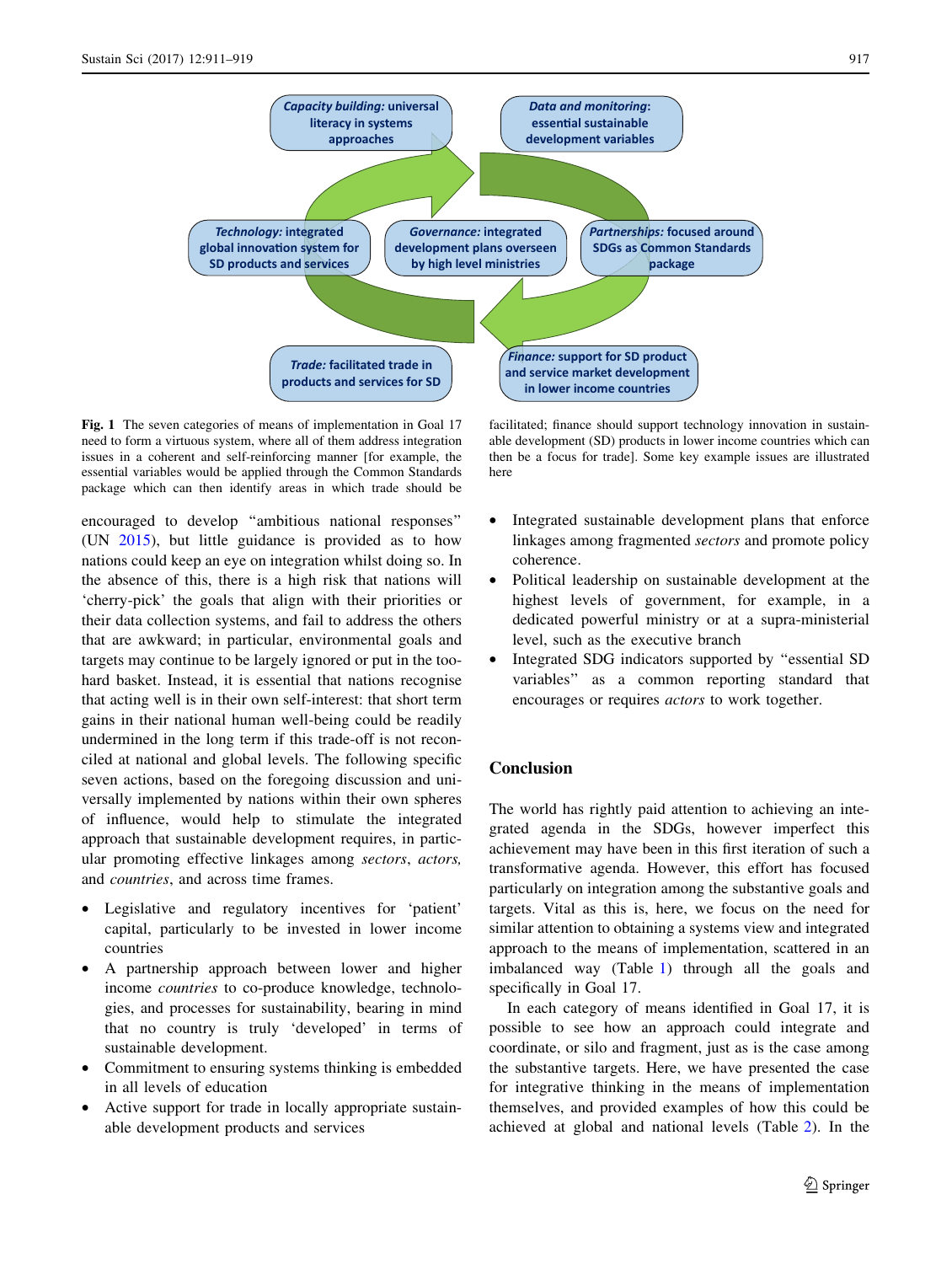| Means of                                        | Key challenge                                                                                                                           | Key links                        | Recommendations                                                                                                                                                                                       |                                                                                                                                                                       |  |  |
|-------------------------------------------------|-----------------------------------------------------------------------------------------------------------------------------------------|----------------------------------|-------------------------------------------------------------------------------------------------------------------------------------------------------------------------------------------------------|-----------------------------------------------------------------------------------------------------------------------------------------------------------------------|--|--|
| implementation                                  |                                                                                                                                         | needed                           | Globally                                                                                                                                                                                              | Nationally                                                                                                                                                            |  |  |
| 1. Finance                                      | Private sector fails to invest in<br>sustainable development long<br>term, especially in lower<br>income countries                      | Sectors,<br>countries            | Establish incentives for long-term<br>investment in early stage market<br>development in lower income<br>countries, particularly for products<br>and services that support<br>sustainable development | Legislative and regulatory incentives<br>for 'patient' capital, particularly to<br>be invested in lower income<br>countries                                           |  |  |
| 2. Technology                                   | Fixation on transferring<br>technologies from 'developed'<br>to 'less developed' countries                                              | Actors,<br>countries             | Promote an integrated global<br>innovation system for sustainable<br>development knowledge and for<br>technology exchanges based on<br>environmental, economic, and<br>cultural affinities            | A partnership approach between<br>lower and higher income countries<br>to co-produce knowledge,<br>technologies and processes for<br>sustainability                   |  |  |
| 3. Capacity<br>building                         | Lack of deep understanding of<br>systems and narrative of<br>indefinite material growth                                                 | Sectors                          | Ensure that new technologies are<br>used to train all sectors of society in<br>systems approaches to global<br>sustainability                                                                         | Commitment to ensuring systems<br>thinking is embedded in all the<br>levels of education                                                                              |  |  |
| 4. Trade                                        | Trade policies that disadvantage<br>lower income countries and<br>new entrants to sustainability<br>markets                             | Countries,<br>sectors            | Ensure that trade systems at all levels<br>promote trade in appropriate<br>products and services for<br>sustainable development                                                                       | Active support for trade in locally<br>appropriate sustainable<br>development products and services                                                                   |  |  |
| 5. Policy and<br>institutional<br>coherence     | Incentives that drive a silo<br>mentality and failure to have<br>high leadership on sustaining<br>long-term human well-being            | Sectors,<br>actors               | Strong global and national oversight<br>of integrated development plans                                                                                                                               | Integrated sustainable development<br>plans that enforce linkages among<br>fragmented sectors and promote<br>policy coherence.                                        |  |  |
|                                                 |                                                                                                                                         |                                  |                                                                                                                                                                                                       | Political leadership on sustainable<br>development at the highest levels<br>of government, for example in a<br>dedicated powerful ministry or the<br>executive branch |  |  |
| 6. Multi-<br>stakeholder<br>partnerships        | Lack of discrimination about<br>which stakeholders need to<br>partner for different purposes,<br>and a common purpose to<br>partner for | Sectors,<br>actors               | Encourage widespread adoption of<br>the SDGs as a legitimate Common<br>Standard package                                                                                                               |                                                                                                                                                                       |  |  |
| 7. Data,<br>monitoring<br>and<br>accountability | Over-lengthy list of indicators to<br>monitor, with inadequate focus<br>on critical interactions                                        | Countries,<br>sectors,<br>actors | Develop a concise set of fully<br>integrated indicators ('essential<br>sustainable development<br>variables')                                                                                         |                                                                                                                                                                       |  |  |

<span id="page-7-0"></span>Table 2 Summary of key "means of implementation" and related recommendations

end, it is up to nations to implement the SDGs with suitable attention to local circumstances; however, there are some key actions that all nations could undertake in their own ways which would help ensure that implementation is coordinated, and provide a far greater chance of success in the lofty and vital ambitions of the post-2015 agenda.

Open Access This article is distributed under the terms of the Creative Commons Attribution 4.0 International License ([http://crea](http://creativecommons.org/licenses/by/4.0/) [tivecommons.org/licenses/by/4.0/\)](http://creativecommons.org/licenses/by/4.0/), which permits unrestricted use, distribution, and reproduction in any medium, provided you give appropriate credit to the original author(s) and the source, provide a link to the Creative Commons license, and indicate if changes were made.

<sup>2</sup> Springer

#### References

- Aviva Investors, Stakeholder Forum (2015) Six financial tests for sustainable development financing success. Stakeholder Forum, London
- Berkhout F, Verbong G, Wieczorek AJ, Raven R, Lebel L, Bai X (2010) Sustainability experiments in Asia: innovations shaping alternative development pathways? Environ Sci Policy 13(4):261–271. doi:[10.1016/j.envsci.2010.03.010](http://dx.doi.org/10.1016/j.envsci.2010.03.010)
- Bernstein S, Gupta J, Andresen S, Haas PM, Kanie N, Kok M, Levy MA, Stevens C (2014) Coherent Governance, the UN and the SDGs. POST2015/UNU-IAS policy brief #4. United Nations University Institute for the Advanced Study of Sustainability, Tokyo
- Biermann F, Pattberg P (2008) Global environmental governance: taking stock, moving forward. Annu Rev Environ Resour 33:277–294